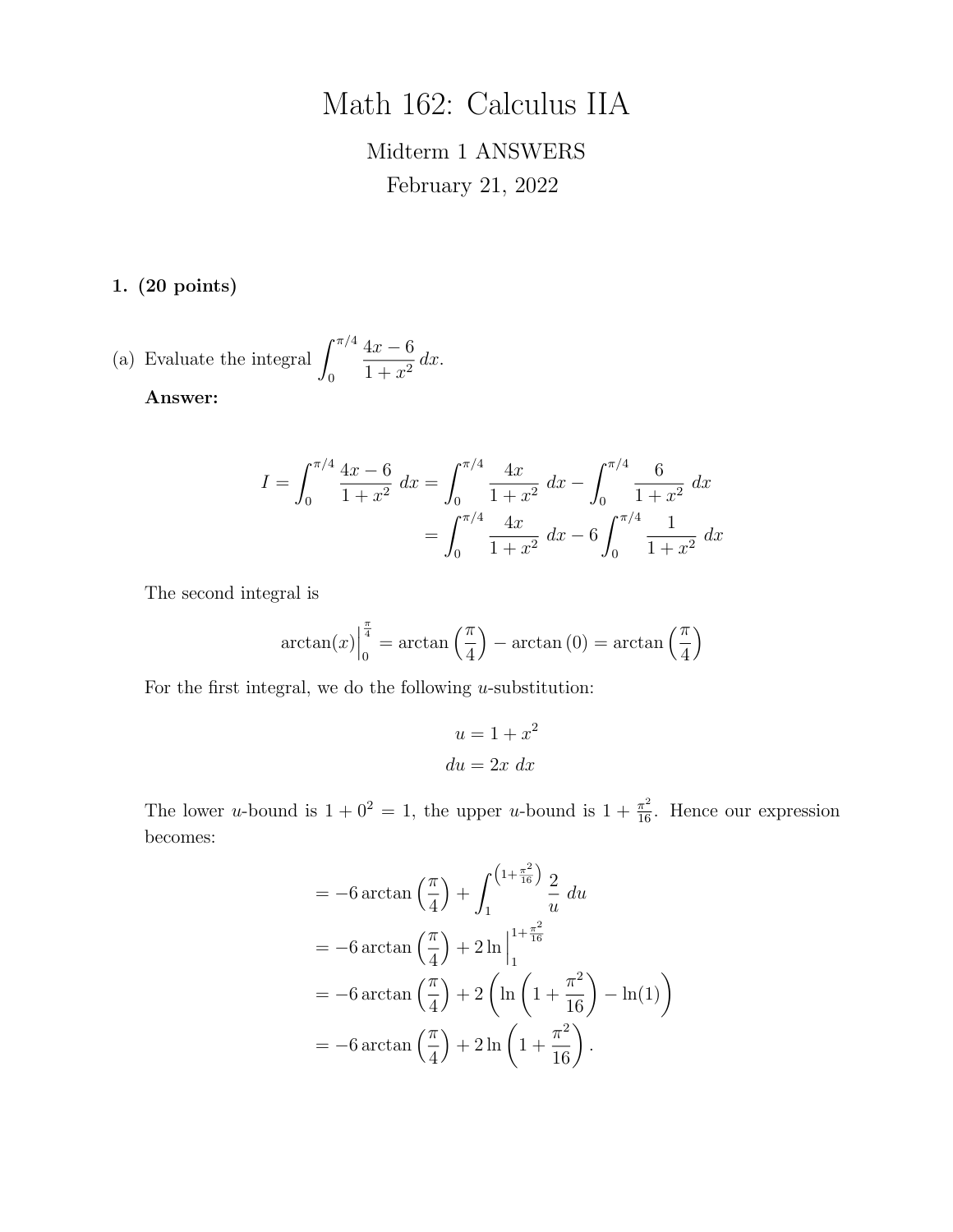(b) Evaluate the integral  $\int 2x^5 \sqrt{x^2 - 2} \, dx.$ 

#### Answer:

Consider the *u*-substitution  $u = x^2 - 2$ , then

$$
du = 2x \ dx
$$

Observe that

$$
2x^5 dx = (2x) x^4 dx = (u+2)^2 du
$$

since  $x^4 = (u+2)^2$ . Therefore,

$$
I = \int 2x^5 \sqrt{x^2 - 2} \, dx = \int (u+2)^2 \sqrt{u} \, du
$$

Expanding the square we get

$$
= \int (u^2 + 4u + 4) \sqrt{u} \ du
$$
  
= 
$$
\int u^{5/2} + 4u^{3/2} + 4u^{1/2} \ du
$$
  
= 
$$
\frac{2}{7}u^{7/2} + \frac{8}{5}u^{5/2} + \frac{8}{3}u^{3/2} + C
$$
  
= 
$$
\frac{2}{7}(x^2 - 2)^{7/2} + \frac{8}{5}(x^2 - 2)^{5/2} + \frac{8}{3}(x^2 - 2)^{3/2} + C
$$

where *C* is a constant.

#### 2. (20 points)

(a) The lines  $y = x, y = x/3, y = 1$ , and  $y = 4$  enclose a region in the plane, as shown below:

What is the area of the region enclosed by the lines?

#### Answer:

To describe the area of the region using a single integral, we note that we must integrate with respect to *y*, as otherwise there are multiple pairs of bounding curves for the region. When we convert the bounding curves  $y = x$  and  $y = x/3$  into  $x = y$  and  $x = y/3$ , we see that the region is precisely the region lying between  $x = y$  and  $x = 3y$  for  $1 \le y \le 4$ . Therefore, the area of the region is

$$
A = \int_1^4 3y - y \, dy = \int_1^4 2y \, dy = y^2 \Big|_1^4 = 15
$$

Page 2 of 7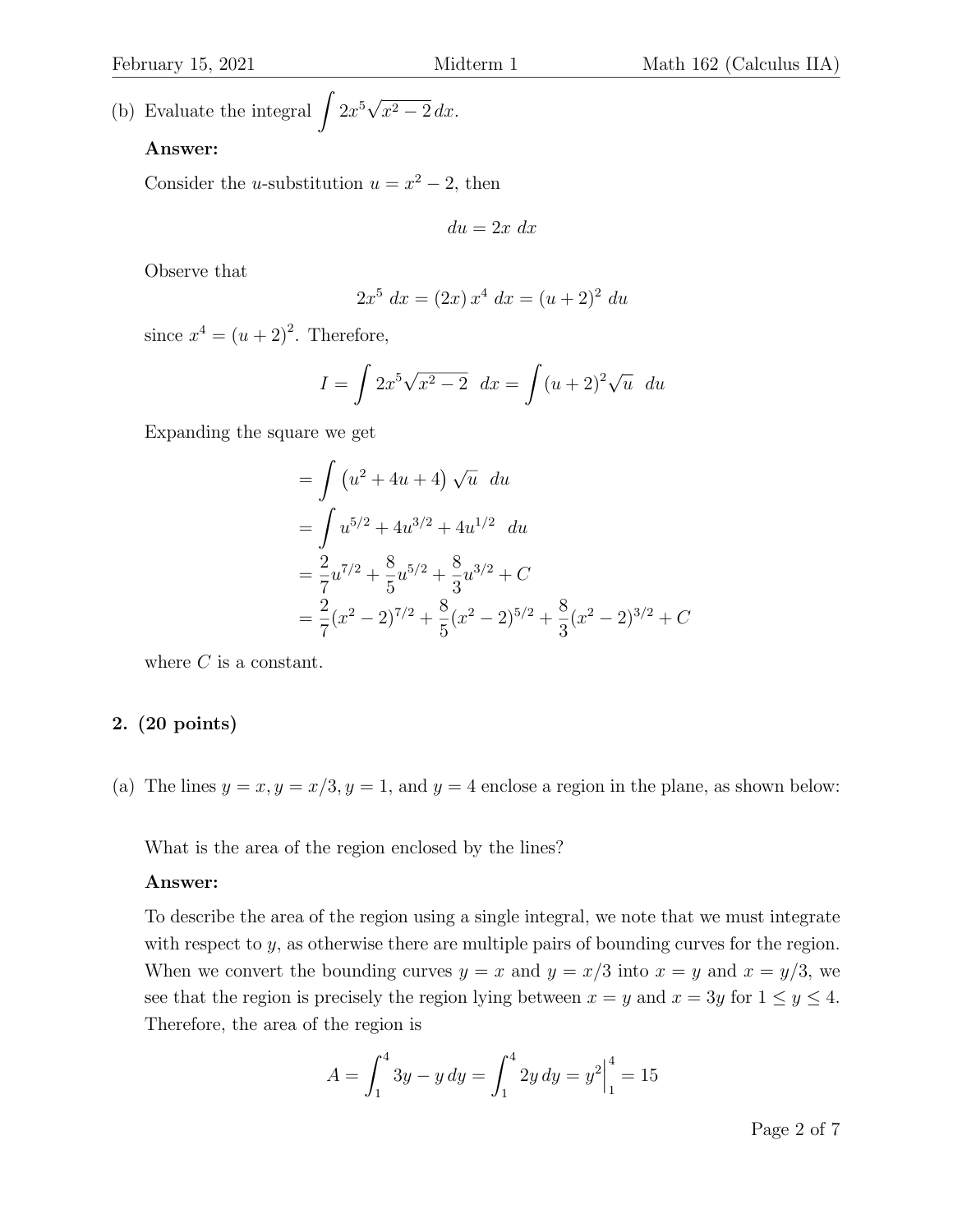

(b) Find the value of *c* such that the horizontal line  $y = c$  divides the region from part (a) into two regions of equal area.

### Answer:

As the area of the region is 15, we wish to find *c* such that  $1 \leq c \leq 4$  and

$$
\frac{15}{2} = \int_1^c 3y - y \, dy = \int_1^c 2y \, dy = y^2 \Big|_1^c = c^2 - 1.
$$
  
at  $c = \sqrt{\frac{15}{1}} + 1$ 

It follows quickly that  $\sqrt{2}$ 

# 3. (20 points)

(a) Consider the region in the first quadrant enclosed by the curve  $y = 3x - 2x^3$  and the line  $y = x$ . A sketch of the region is shown in the following graph:



Write down, but do not evaluate an integral expressing the volume of the solid obtained by revolving the region about the *y*-axis.

#### Answer: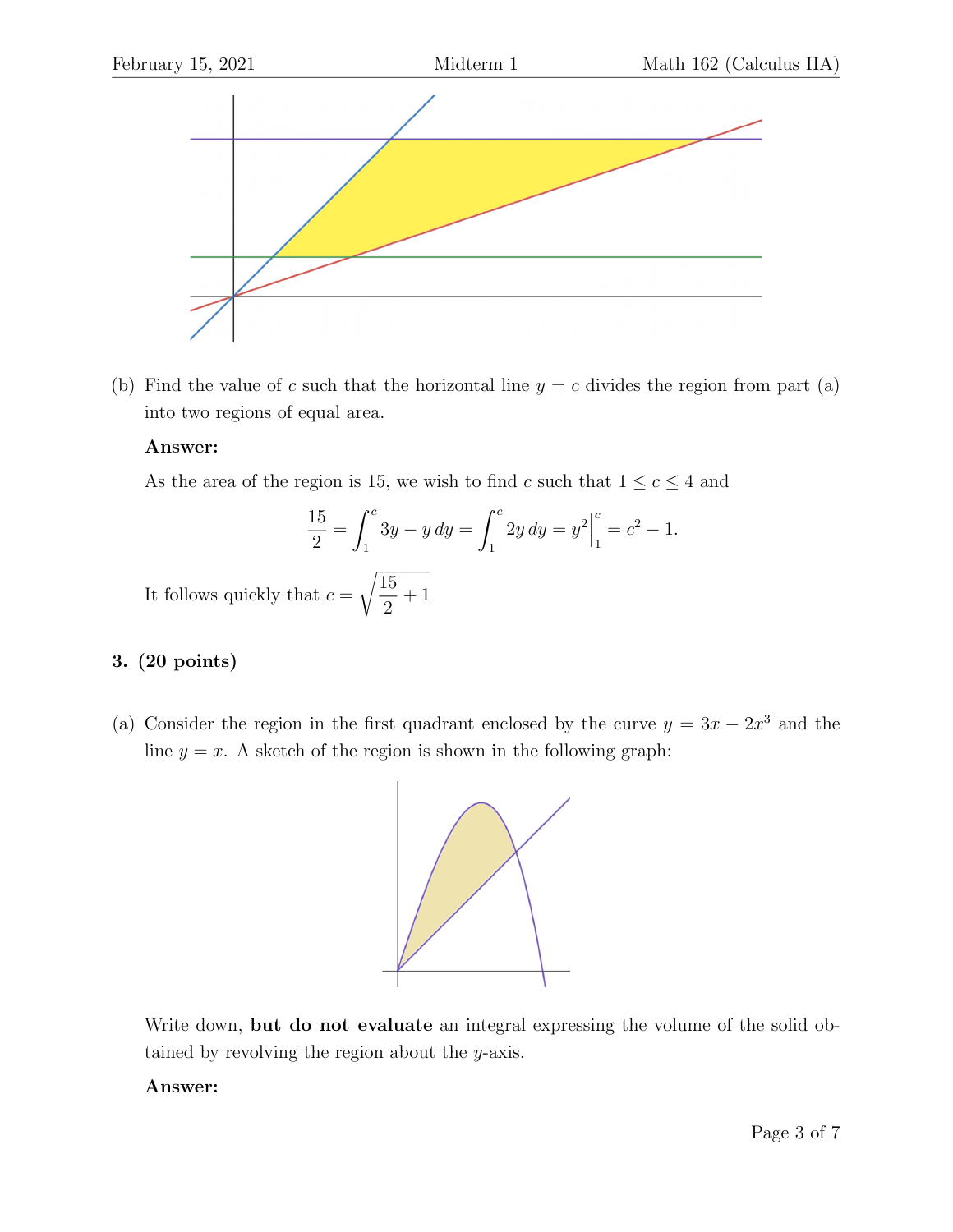We first find the intersection points by solving  $3x - 2x^3 = x \Rightarrow 2x - 2x^3 = 0$  so  $x = 0, 1$ in the first quadrant. We use the cylindrical shell method to compute the volume of the solid. We have that

$$
V = \int_0^1 2\pi x (3x - 2x^3 - x) dx
$$
  
=  $4\pi \int_0^1 x (x - x^3) dx$   
=  $4\pi \int_0^1 (x^2 - x^4) dx$ 

Note: It is not a good idea to use the disk/washer method since it is hard to isolate *x* from  $y = 3x - 2x^3$ .

(b) Consider the region enclosed by the curves  $y = \sin(x)$  and  $y = 1 + \cos(x)$ , and the lines  $x = \pi/2$  and  $x = \pi$ . A sketch of the region is shown in the following graph.



Write down, but do not evaluate an integral expressing the volume of the solid obtained by revolving the region about the line  $y = 1$ .

#### Answer:

We use the disks/washers method to compute the volume of the solid. Since the axis of revolution is the line  $y = 1$ , the exterior radius of the washer is  $R = 1 - (1 + \cos(x)) =$  $-\cos(x)$  and the interior radius of the washer is  $r = 1 - \sin(x)$  for *x* in the interval  $[\pi/2, \pi]$ . Therefore, we have that

$$
V = \pi \int_{\pi/2}^{\pi} (-\cos(x))^2 - (1 - \sin(x))^2 dx
$$
  
=  $\pi \int_{\pi/2}^{\pi} \cos^2(x) - 1 + 2\sin(x) - \sin^2(x) dx$   
=  $\pi \int_{\pi/2}^{\pi} \cos(2x) - 1 + 2\sin(x) dx$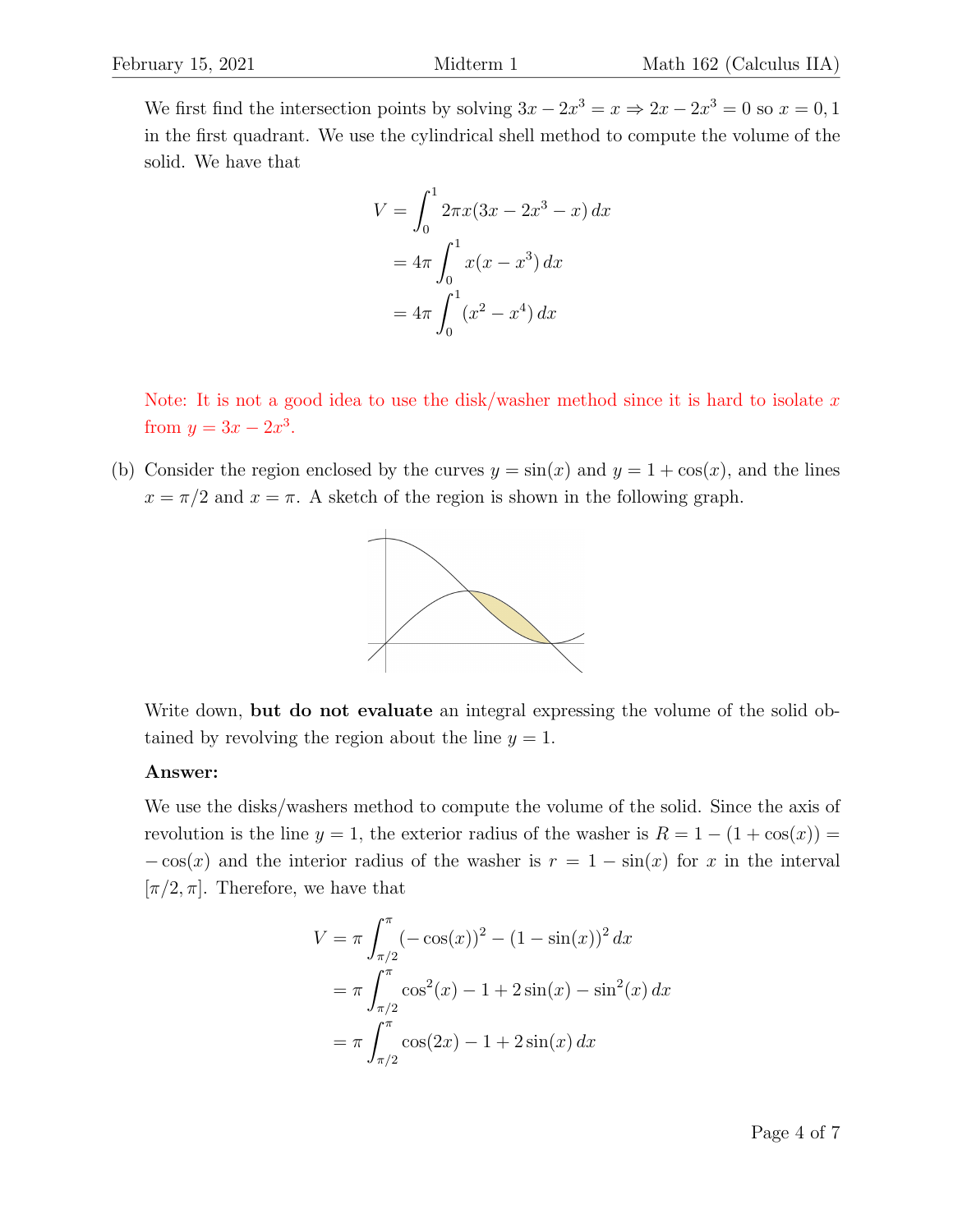# 4. (20 points)

A pool has a radius of 5 meters and a height of 4 meters. It is filled halfway with an unknown liquid. This liquid is then fully drained from the top of the pool, which takes  $1,800,000\pi$ Joules of energy. What is the density of the liquid? [Approximate gravity as 10 *m/s*<sup>2</sup>.]

# Answer:

The radius of the pool is 5 meters, so the area of a layer of the liquid is  $9\pi$  squared meters. The volume of a thin layer of water with height  $dy$  meters is  $25\pi dy$  cubic meters.

Let *D* be the density. Multiply by the density to get that the mass of this layer is  $25D\pi dy$ kilograms. Multiply by gravity to get that the force is  $250D\pi dy$  Newtons.

The distance a layer of the liquid has traveled is  $4 - y$ .

So the total work is

$$
\int_0^2 250 D\pi (4 - y) dy = 250 D\pi \left[ 4y - y^2/2 \right]_0^2 = 1500 D\pi.
$$

Setting  $1500D\pi$  J equal to  $1,800,000\pi$  J and solving for *D*, we find that  $D = 1200 \ kg/m^3$ .

# 5. (20 points)

(a) Use Integration by Parts to show that, for every integer  $n \geq 1$ ,

$$
\int (\ln x)^n dx = x(\ln x)^n - n \int (\ln x)^{n-1} dx.
$$

### Answer:

Let  $u = (\ln x)^n$ ,  $dv = dx$ . Then

$$
du = \frac{n(\ln x)^{n-1} dx}{x}
$$
 and  $v = x$ .

Now,  $\int u \, dv = uv - \int v \, du$ , so  $\int (\ln x)^n$ ,  $dx = x(\ln x)^n - \int n(\ln x)^{n-1} \, dx$ .

(b) Use (a) to compute !  $\ln x \, dx$ .

# Answer:

Taking  $n = 1$  in (a) gives  $\int \ln x \, dx = x \ln x - \int dx = x \ln x - x + C$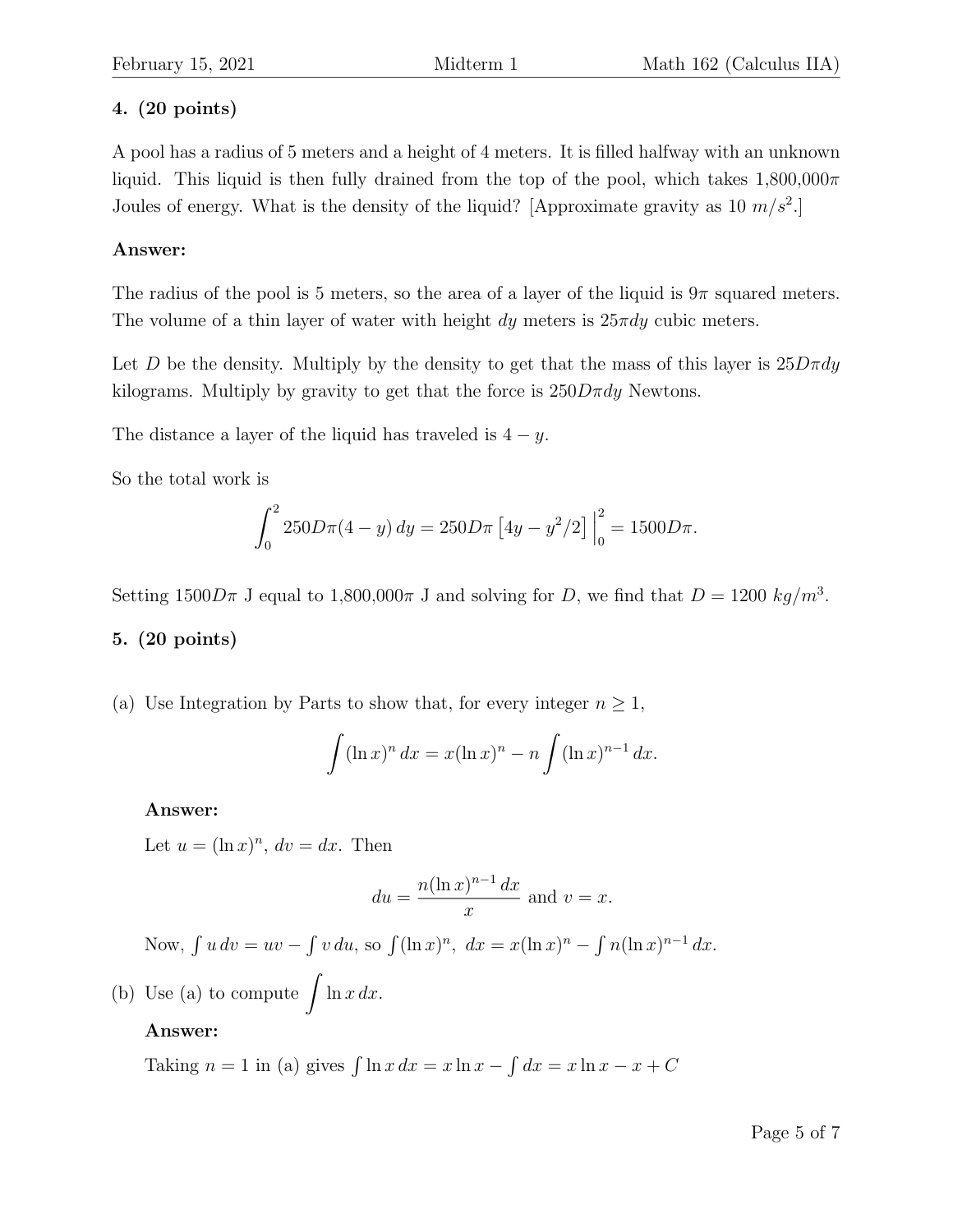(c) Use (a) and (b) to compute !!  $(\ln x)^2 dx$ .

## Answer:

Taking  $n = 2$  in (a) gives

$$
\int (\ln x)^2 \, dx = x(\ln x)^2 = x(\ln x)^2 - 2 \int \ln x \, dx.
$$

Using the formula in (b) this becomes

$$
\int (\ln x)^2 dx = x(\ln x)^2 = x(\ln x)^2 - 2x \ln x + 2x + C.
$$

Scratch paper